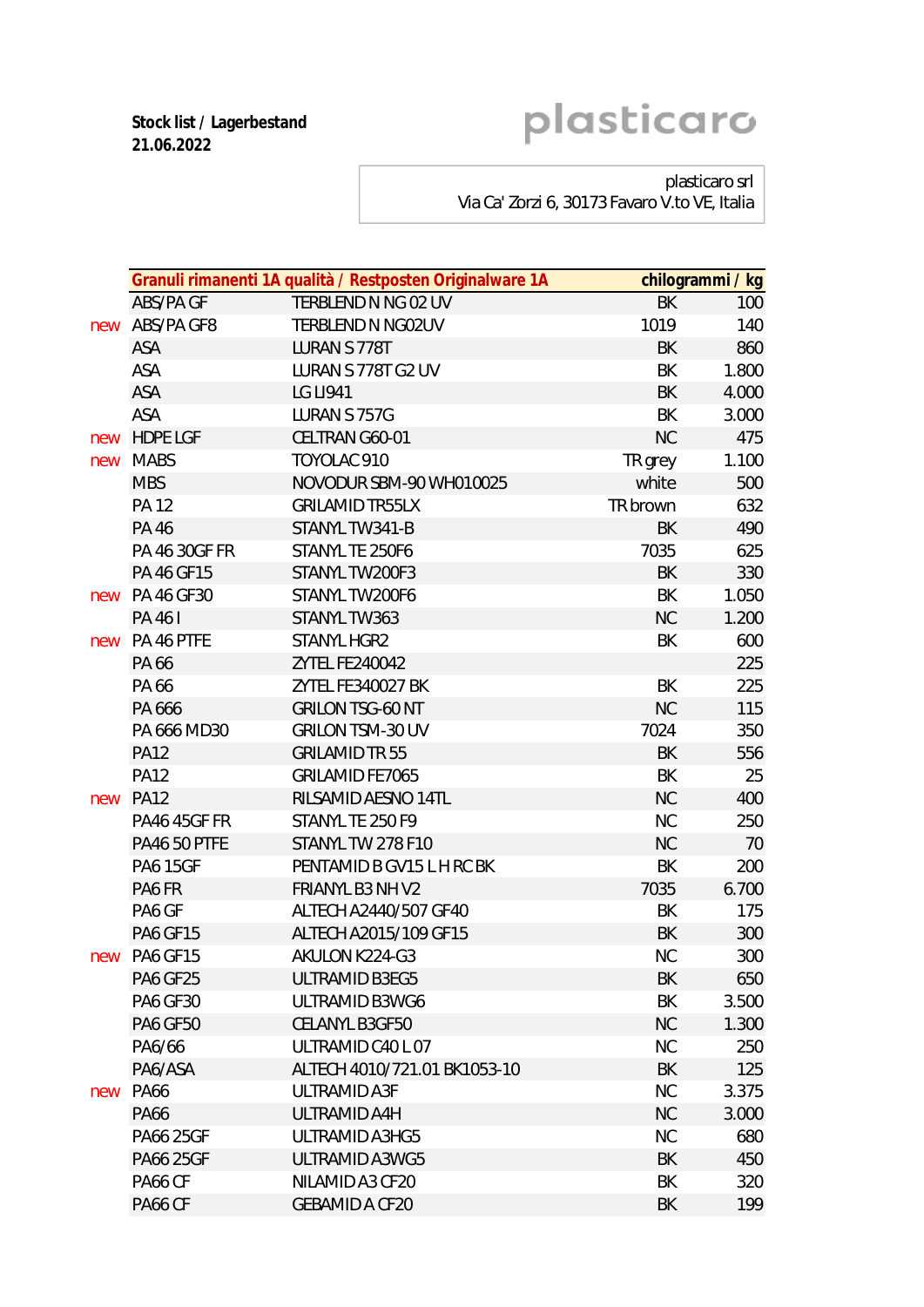|     |                     | Granuli rimanenti 1A qualità / Restposten Originalware 1A |                 | chilogrammi / kg |
|-----|---------------------|-----------------------------------------------------------|-----------------|------------------|
|     | PA66 FR             | ULTRAMID A3U                                              | BK              | 575              |
|     | PA66 FR             | <b>FRIANYL A3R VO</b>                                     | 7015            | 187              |
|     | PA66 FR             | DURETHAN AKV25 F30                                        | orange          | 2.300            |
|     | PA66 FR             | ULTRAMID A3U                                              | NC              | 1.000            |
|     | PA66 GF30           | ULTRAMID A3WG6                                            | BK              | 990              |
|     | PA66 GF30           | ULTRAMID A3WG6 HRX                                        | BK              | 4.100            |
|     | PA66 GF35           | ULTRAMID A3HG7                                            | <b>NC</b>       | 3.000            |
|     | <b>PA66 GF35</b>    | ULTRAMID A3WG7                                            | BK              | 5.000            |
|     | <b>PA66 GF35</b>    | ULTRAMID A3WG7 HP                                         | BK              | 2.000            |
|     | PA66 GF35           | AKROMID A3GF35.1                                          | BK              | 825              |
|     | <b>PA66 GF45 FR</b> | TECHNYL STAR AFX60G1 V45                                  | 7046            | 3.000            |
|     | PA66 GF45 FR        | TECHNYL STAR AFX60G1 V45                                  | blue            | 3.000            |
|     | PA66 GF60           | ULTRAMID A3WG12                                           | BK              | 5.000            |
|     | <b>PA66 GF60</b>    | ULTRAMID D3WG12                                           | <b>BK</b>       | 7.000            |
|     | PA66 MD15 I         | MINLON EFE 6096                                           | grey            | 330              |
|     | PA66 MD30 FR        | FRIANYL A3H S30 VO XI                                     | BK              | 2.000            |
|     | <b>PA66 MD40</b>    | DURETHAN AM440H3.0                                        | <b>NC</b>       | 500              |
|     | <b>PA666 FR</b>     | ULTRAMID C3U                                              | NC              | 5.000            |
|     | <b>PA666 FR</b>     | ULTRAMID C3U                                              | BK              | 5.000            |
|     | PA666 I GF18        | ZYTEL FE290025                                            | BK              | 3.700            |
|     | <b>PARA</b>         | IXEF 6012/0001                                            | <b>NC</b>       | 1.432            |
|     | <b>PARA</b>         | <b>IXEF 2057</b>                                          | BK              | 669              |
|     | PARA FR GF MD       | <b>IXEF 2502</b>                                          | <b>NC</b>       | 991              |
|     | <b>PBT</b>          | ULTRADUR B 4520                                           | <b>WH</b>       | 350              |
|     | <b>PBT</b>          | ULTRADUR B4570 HIGH GLOSS                                 | BK              | 250              |
|     | PBT                 | WITCOM PBT AS FGC WHITE EXP5                              | white           | 150              |
|     | <b>PBT</b>          | POCAN B 1505 NT                                           | <b>NC</b>       | 25               |
|     | <b>PBT</b>          | POCAN B 1505 BK                                           | BK              | 75               |
|     | <b>PBT</b>          | POCAN B 1701 NT                                           | <b>NC</b>       | 25               |
|     | <b>PBT</b>          | <b>VANDAR</b>                                             | <b>NC</b>       | 1.050            |
|     | PBT FR              | CRASTIN S650FR                                            | <b>NC</b>       | 300              |
|     | PBT FR              | VALOX 362                                                 | <b>NC</b>       | 359              |
|     | <b>PBT FR</b>       | <b>POCAN KL1-7503</b>                                     | BK              | 872              |
|     | <b>PBT GF</b>       | ULTRADUR B4500                                            | <b>NC</b>       | 400              |
|     | PBT GF15 FR         | <b>CRASTIN SK642FR</b>                                    | BK              | 275              |
|     | PBT GF20 FR         | POCAN 451E                                                | BK              | 1.730            |
|     | PBT GF30            | ULTRADUR B4300 G6                                         | BK              | 1.000            |
|     | PBT GF30            | VALOX 830                                                 | BK              | 1.220            |
|     | PBT GF30 FR         | POCAN B4235                                               | BK              | 300              |
|     | PBT GF30 FR         | TAROLOX 10HG6 DX0                                         | BK              | 1.500            |
|     | PBT GF30 FR         | ARNITE TV4 260S                                           | BK              | 2.200            |
| new | PBT GF50            | <b>BADADUR PBT8 GF50</b>                                  | <b>NC</b>       | 275              |
|     | PBT MD25            | ARNITE TM4 250                                            | BK              | 200              |
|     | PBT/ASA             | LUPOY EU-5000GM                                           | grey            | 1.000            |
| new | <b>PC</b>           | ALCOM PWL-10-1.1                                          | 9003            | 4.850            |
|     | PC                  | LEXAN 243R                                                | 7035            | 500              |
|     | PC                  | <b>ALCOM 740/4</b>                                        | TR grey         | 1.000            |
|     | PC                  | LEXAN FDX173R                                             | <b>TR Green</b> | 500              |
|     | PC                  | LEXAN HF1110R                                             | 3002            | 4.300            |
|     |                     |                                                           |                 |                  |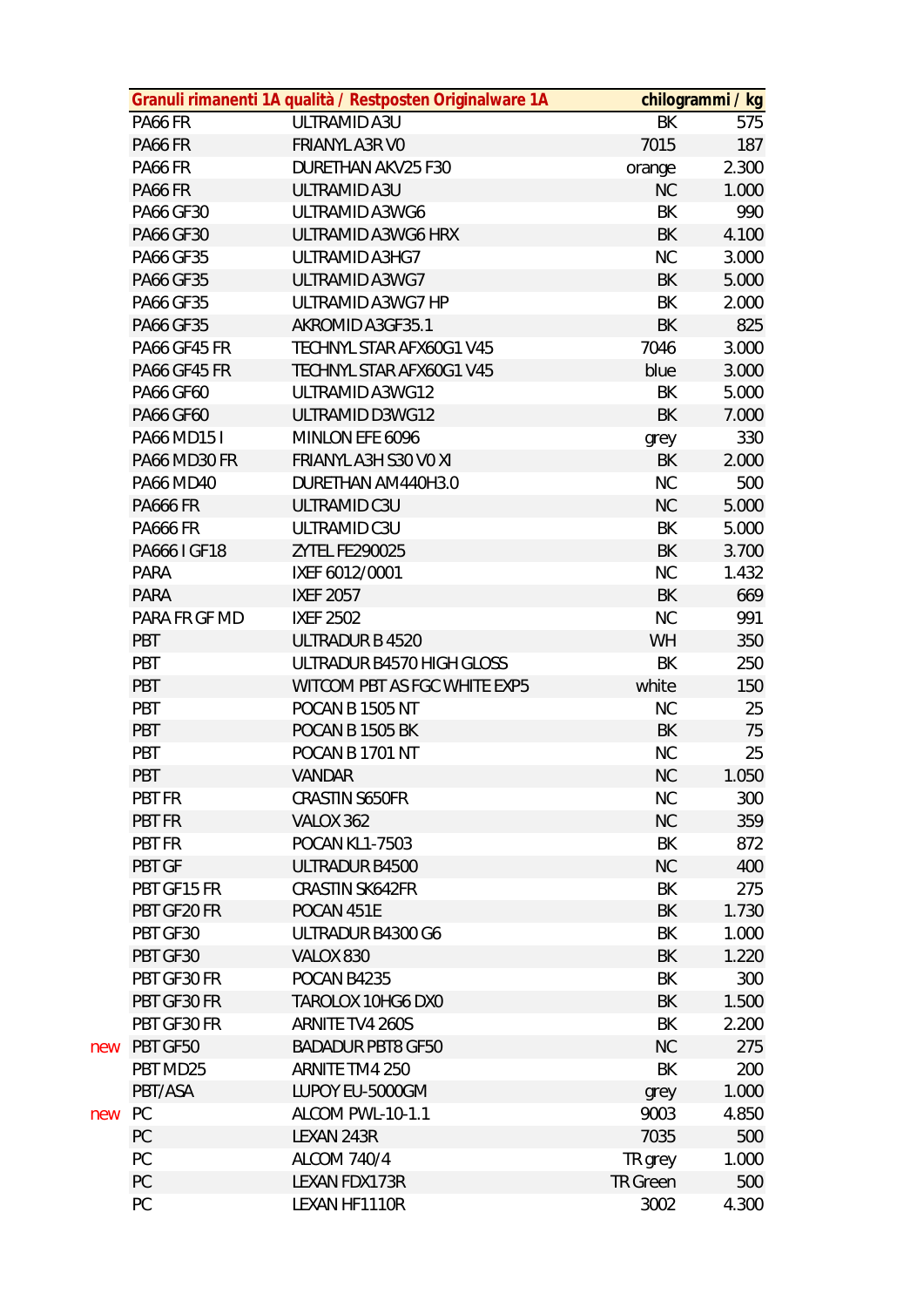|     |                            | Granuli rimanenti 1A qualità / Restposten Originalware 1A |                   | chilogrammi / kg |
|-----|----------------------------|-----------------------------------------------------------|-------------------|------------------|
|     | PC FR                      | LEXAN ML3290                                              | <b>TR</b>         | 5.500            |
|     | PC FR                      | XANTAR F22R                                               | BK                | 1.600            |
|     | PC FR                      | <b>IUPILON FPR3500</b>                                    | BK                | 800              |
|     | PC FR                      | LEXAN FST3002                                             | WH                | 600              |
|     | PC FR                      | LATILON 28D VO                                            | light blue        | 650              |
|     | PC GF                      | LATILON 28D G/20                                          | grey              | 300              |
|     | PC GF FR                   | LEXAN 500RS                                               | <b>GREY</b>       | 350              |
|     | PC GF10 FR                 | LEXAN 500R                                                | BK                | 10.000           |
|     | PC GF10 FR                 | LEXAN 513RS                                               | BK                | 2.700            |
| new | PC GF17                    | LEXAN ML3286                                              | BK                | 600              |
|     | PC HT                      | <b>APEC 1895</b>                                          | white             | 100              |
|     | PC HT                      | <b>APEC 1803</b>                                          | <b>NC</b>         | 100              |
|     | PC HT                      | <b>APEC 1795</b>                                          | <b>NC</b>         | 50               |
|     | PC HT                      | <b>APEC 1745</b>                                          | NC                | 25               |
|     | PC HT FR                   | APEC DP1-9354                                             | BK                | 425              |
|     | PC/PBT FR                  | VALOX 357X                                                | NC                | 300              |
|     | PC-HT                      | <b>APEC 1795</b>                                          | BK                | 168              |
|     | PC-HT                      | APEC                                                      | 7035              | 375              |
|     | PC-HT                      | LEXAN XHT 3141                                            | BK                | 225              |
|     | PC-HT                      | LEXAN XHT 2141                                            | 7035              | 55               |
|     | PC-HT                      | <b>LEXAN 4143</b>                                         | <b>NC</b>         | 200              |
|     | PC-HT                      | APEC 2095 GRAU 700/934                                    | grey              | 383              |
|     | PC-HT                      | APEC 1895 901107                                          | BK                | 100              |
|     | PEEK CF30                  | VICTREX 150FC30                                           | BK                | 50               |
|     | PEI                        | <b>ULTEM AUT200-1000</b>                                  | <b>TR</b>         | 875              |
|     | PEI                        | ULTEM EXUMO 081-1100                                      | NC                | 915              |
|     | PEI                        | <b>ULTEM ATX100F - 71143R</b>                             | BK                | 505              |
|     | PEI                        | ULTEM 9075 col 71011                                      | BK                | 180              |
|     | PEI                        | ULTEM 1000/1000                                           |                   | 1.404            |
|     | PEI                        | ULTEM 9075 col 7b923                                      | grey<br>7045      | 196              |
|     | PEI                        | ULTEM PW2300                                              | <b>NC</b>         | 200              |
|     | PEI                        | ULTEM AUT 200                                             | NC                | 300              |
|     | PEI GF20 FR                | HU2210                                                    |                   | 450              |
|     | PET 40GF                   | RAMSTER PE300G8NT                                         | grey<br><b>NC</b> | 500              |
|     | PET G                      | <b>DURASTAR DS1910HF</b>                                  | <b>TR</b>         | 8.000            |
|     | PET G                      | DURASTAR DS2010                                           | <b>TR</b>         | 400              |
|     | PET GF                     | RYNITE ERE505                                             | 7006              | 1.050            |
|     | PET GF35                   | ARNITE AV2 375XT-HR                                       | BK                | 400              |
|     | PET GF35 FR                | <b>ARNITE</b>                                             | 7035              | 5.000            |
|     |                            |                                                           |                   |                  |
|     | PET GF36                   | RYNITE RE5264E<br>RYNITE 545                              | <b>NC</b><br>BK   | 2.400            |
|     | PET GF45                   |                                                           |                   | 223<br>553       |
| new | <b>PMMA</b>                | PLEXIGLAS 8N                                              | TR black          |                  |
|     | <b>PMMA</b><br><b>PMMA</b> | LG IH830C                                                 | BK                | 3.476            |
|     |                            | PLEXIGLAS 8N                                              | BK                | 1.697            |
|     | <b>PMMA</b>                | PLEXIGLAS FT15                                            | BK                | 220              |
|     | <b>PMMA</b>                | PLEXIGLAS NTA1                                            | BK                | 200              |
|     | PMP COPO                   | TPX RT18XB                                                | <b>NC</b>         | 200              |
| new | POM <sub>C</sub>           | <b>HOSTAFORM SLIDEX 2404</b>                              | <b>NC</b>         | 375              |
|     | new POM C                  | SAXAFORM C9ESD                                            | BK                | 990              |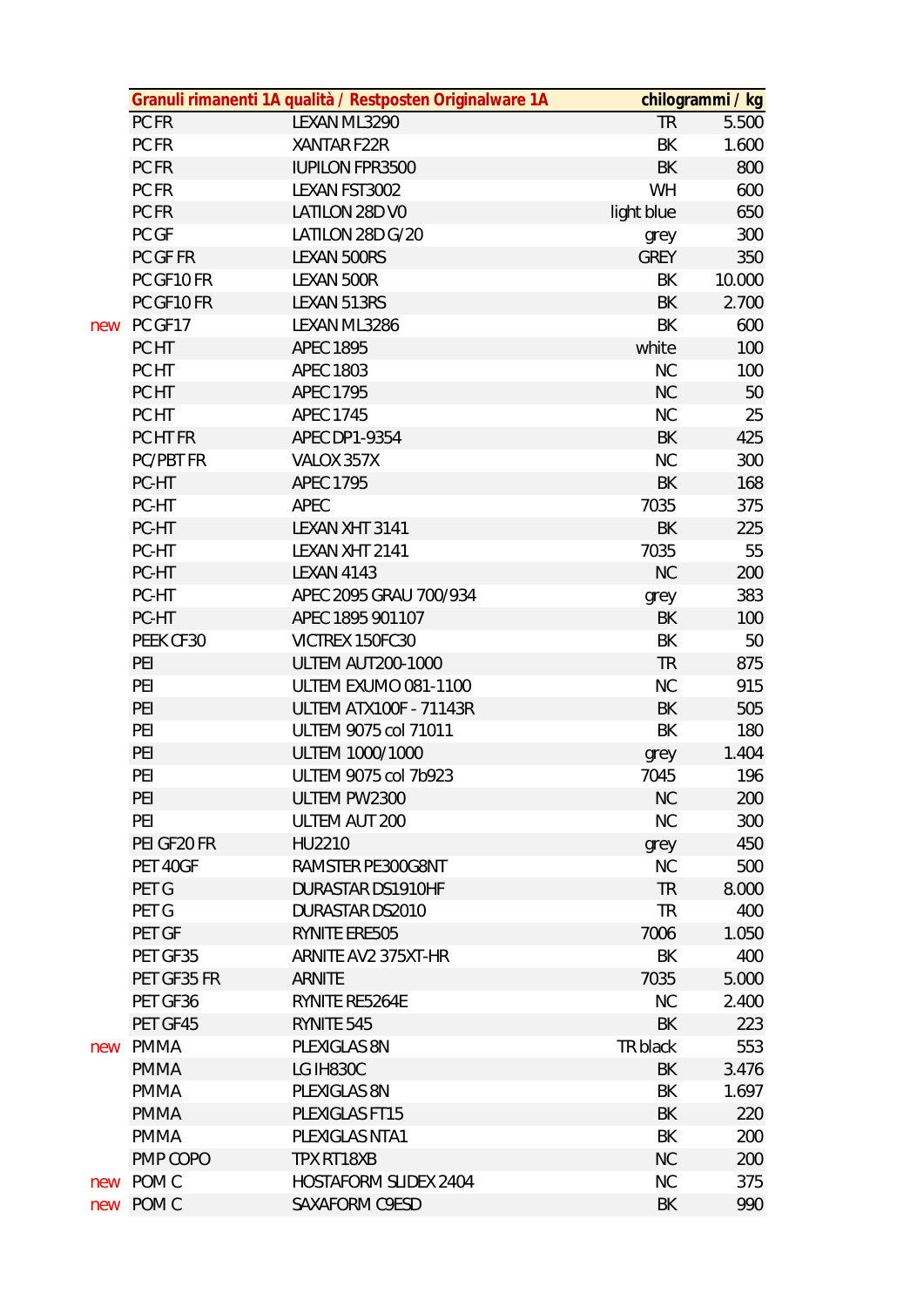|     |                  | Granuli rimanenti 1A qualità / Restposten Originalware 1A |              | chilogrammi / kg |
|-----|------------------|-----------------------------------------------------------|--------------|------------------|
|     | new POM C        | HOSTAFORM C13021 10/1570                                  | BK           | 1.150            |
|     | POM <sub>C</sub> | SNIATAL 4Y10                                              | <b>NC</b>    | 175              |
|     | POM C GB         | LATAN 23 S/15                                             | BK           | 600              |
|     | POM H            | SAXAFORM H22                                              | <b>NC</b>    | 875              |
|     | POM H            | DELRIN 111PA                                              | NC           | 600              |
|     | POM H            | DELRIN 100 T                                              | <b>NC</b>    | 2.000            |
|     | POM H GF         | DELRIN 525GR                                              | BK           | 3.000            |
|     | POM H I          | DELRIN 100 ST                                             | <b>NT</b>    | 600              |
|     | POM H I          | DELRIN 300 TE                                             | <b>NC</b>    | 3.000            |
|     | POM H PTFE       | DELRIN 100TL                                              | <b>NC</b>    | 325              |
|     | PP CF            | STAT KON MD000                                            | BK           | 275              |
|     | PP FR            | POLIFOR C20 FR6 V0 UV                                     | 5002         | 700              |
| new | PP GF15 FR       | POLIFOR CL 12 GF15 V0-H                                   | BK           | 1.020            |
|     | PP LGF           | STAMAX 60YM240                                            | BK           | 1.000            |
|     | PP LGF           | STAMAX 60YM243                                            | BK           | 2.200            |
|     | PPA              | THERMOCOMP UFW49RS                                        | BK           | 4.500            |
|     | PPA GF30         | RTP 4005                                                  | BK           | 50               |
|     | PPA GF45 FR      | ZYTEL HTNFR52G45BL                                        | <b>BK337</b> | 75               |
|     | <b>PPO</b>       | <b>NORYL GFN2</b>                                         | grey         | 330              |
|     | <b>PPO</b>       | XYRON 540Z                                                | BK           | 900              |
|     | <b>PPO</b>       | <b>NORYL SE1</b>                                          | 7035         | 300              |
|     | <b>PPO</b>       | NORYL PX 1751                                             |              | 875              |
|     | <b>PPO</b>       | NORYL PX 1394                                             |              | 300              |
|     | <b>PPO</b>       | NORYL GFN 1520                                            | <b>BK</b>    | 500              |
|     | PPO I            | NORYL 731S col 80034                                      | white        | 500              |
|     | PPS GF MD FR     | STARSEN XP-2165M                                          | BK           | 1.638            |
|     | <b>TPA PEBA</b>  | GRILFLEX 4960 NT                                          | <b>NC</b>    | 20               |
|     | TPC-ET           | HYTREL 8241                                               | <b>NC</b>    | 75               |
|     | TPC-ET 42D       | HTR8223                                                   | BK           | 5.000            |
|     | TPC-ET 44D       | <b>HTR8139</b>                                            | <b>BK</b>    | 2.000            |
|     | <b>TPE 50A</b>   | PTS THERMOFLEX 9000                                       | BK           | 205              |
|     | <b>TPE 60A</b>   | <b>PRE-ELEC 1503</b>                                      | BK           | 140              |
|     | TPE 60A          | THERMOLAST TPEWN7_B150                                    | <b>NC</b>    | 1.000            |
|     | <b>TPE 76A</b>   | LIFOFLEX V75 0111-10                                      | BK           | 175              |
|     | <b>TPE 77A</b>   | THERMOLAST K TC8MLZ                                       | BK           | 355              |
|     | <b>TPE 85A</b>   | <b>ALLRUNA W85S</b>                                       | <b>BK</b>    | 220              |
| new | <b>TPU</b>       | EPALINE 352 D25                                           | NC           | 500              |
|     | TPU 80A etere    | <b>ESTANE 58881 NT 035</b>                                | <b>NC</b>    | 153              |
|     | <b>TPU 95A</b>   | PEARLTHANE D16N95                                         | <b>NC</b>    | 747              |
| new | <b>TPV 52A</b>   | SANTOPRENE 8221-55M300                                    | <b>NC</b>    | 225              |
| new | <b>TPV 56A</b>   | FORPRENE 6NM901A55-1                                      | BK           | 800              |
| new | TPV 59A          | SANTOPRENE 101-55                                         | BK           | 1.000            |
| new | <b>TPV 63A</b>   | FORPRENE 6Z0919a60                                        | BK           | 900              |
| new | TPV 70A          | SANTOPRENE 101-64                                         | BK           | 1.300            |
| new | <b>TPV 70A</b>   | TAROPRENE 1A70M1N                                         | BK           | 225              |
|     | TPV 78A          | SANTOPRENE 101-73                                         | BK           | 1.500            |
|     | TPV 79A          | FORPRENE 6M0901A75                                        | BK           | 5.000            |
|     | TPV 98A FR       | SANTOPRENE 251-92W232                                     | <b>NC</b>    | 200              |